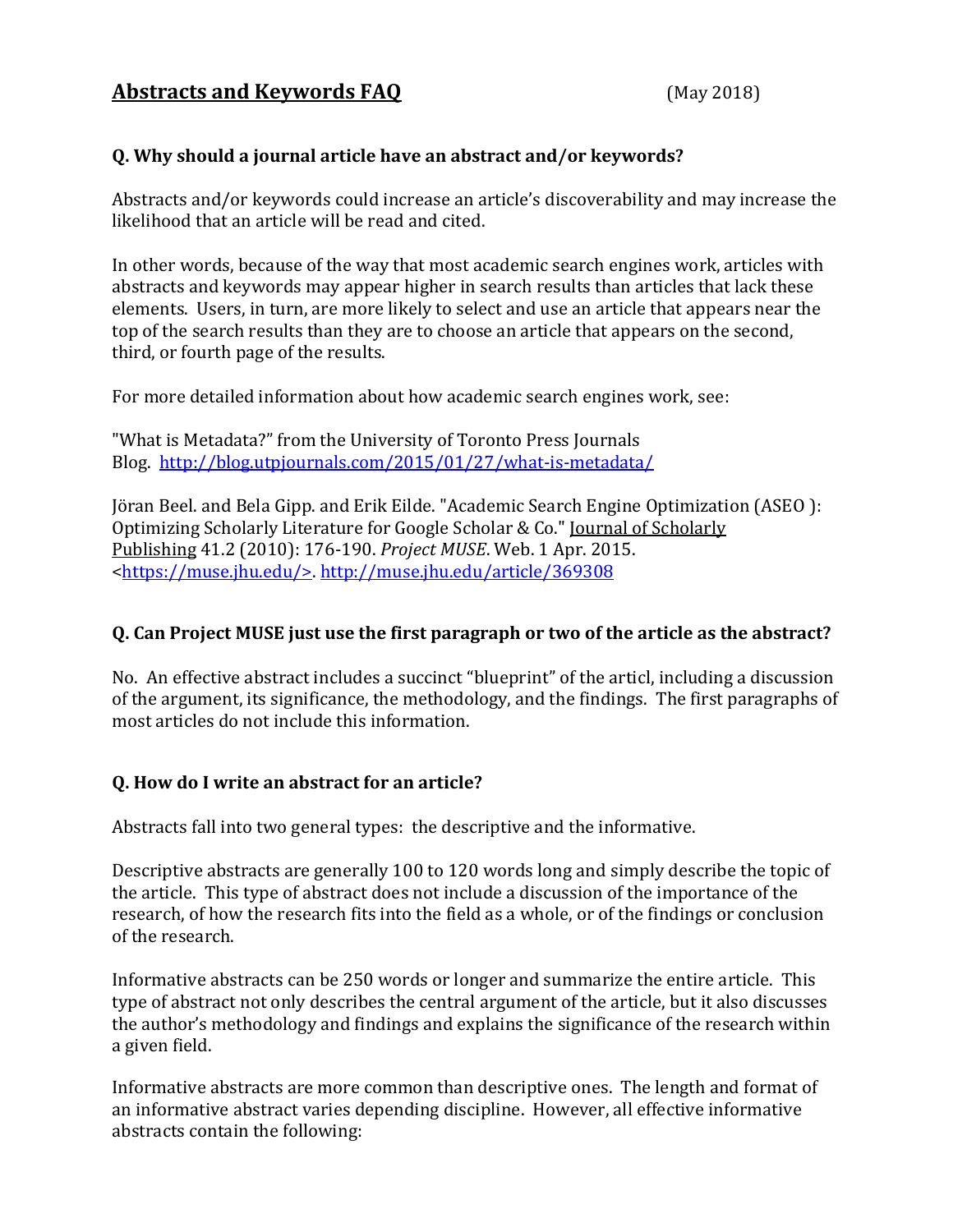- A synopsis of the article's central topic, problem, or question in no more than two sentences
- A brief explanation of the research's significance to the author's discipline
- An overview of the author's argument, findings, and conclusions
- A short discussion of the implications of this work for the author's field of study
- All of the keywords identified in the keywords list

Abstracts should not include:

- Any information that is not in the body of the text
- Any extraneous details or language

For further information and tips about writing effective abstracts, see:

<https://owl.english.purdue.edu/owl/resource/752/04/>

<http://libguides.usc.edu/writingguide/abstract>

[http://www.editage.com/insights/how-to-write-an-effective-title-and-abstract-and](http://www.editage.com/insights/how-to-write-an-effective-title-and-abstract-and-choose-appropriate-keywords)[choose-appropriate-keywords](http://www.editage.com/insights/how-to-write-an-effective-title-and-abstract-and-choose-appropriate-keywords)

### **Q. How do I choose keywords for an article?**

As you assemble a list of keywords for an article, keep in mind the purpose of the list: to steer interested researchers towards your article in the hope that they will download it and cite it. The goal is not to make your article pop up in the broadest range of searches. Instead, the goal is for your article to appear high on the list of search results conducted by researchers who are looking for articles similar to yours.

For this reason, a good list of keywords is short and targeted rather than broad and scattershot. Yet, this short, targeted list of keywords must also comprehensively capture all of the important topics of your article.

That's a tall order, but generating a list like that is not as difficult as it sounds, if you follow a few easy steps:

- 1. Start by listing the most frequently used words or phrases in your article and then go through the list carefully to make sure that you have not missed any important concepts.
- 2. Add common synonyms for the words and phrases on your preliminary list and make sure to include common acronyms (if any) for the phrases. (For example, include both World Trade Organization and WTO.)
- 3. Search for your keywords in Google Scholar, your library's site, and/or any other search engine that is routinely used in your field.
- 4. Evaluate the results of these searches, asking yourself if your article fits with the articles returned and if the pool of results for those keywords seems too narrow or too broad.